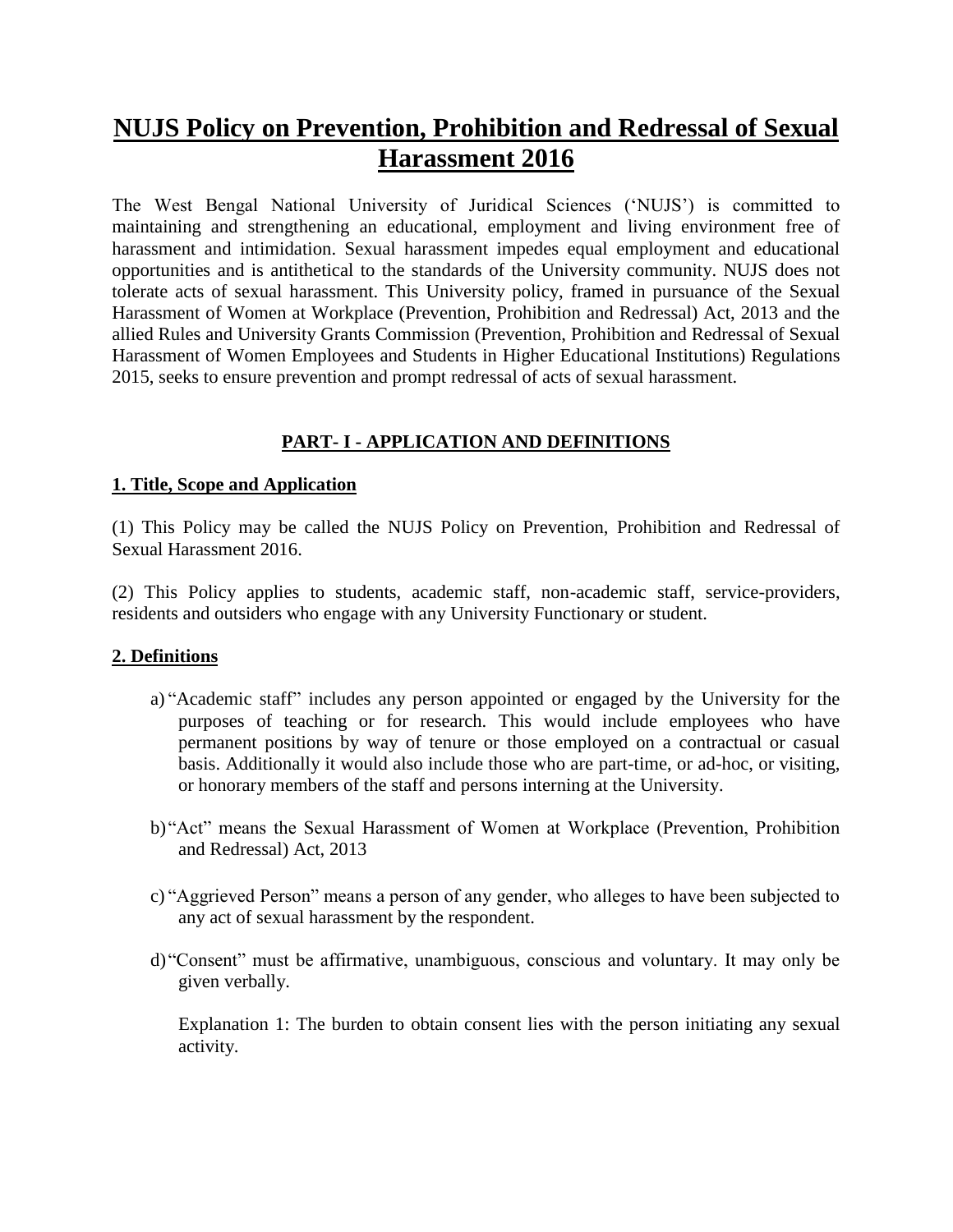Explanation 2: Consent does not imply a blanket acquiescence. It must be ongoing and applies only to the specific sexual activity the initiator seeks to engage in. It can be revoked at any point.

Explanation 3: An incapacitated person cannot give consent. Silence or lack of resistance cannot be construed as consent. Nor can a mere previous sexual or past/current dating relationship form the basis for assuming consent.

Explanation 4: Presumptions based upon contextual factors (such as clothing, alcohol consumption, frequent communication or correspondence, or dancing) are irrelevant, and cannot be considered as evidence of consent.

Explanation 5: It shall not be a valid excuse to claim that consent arose from the intoxication or recklessness of the respondent.

e) "Counsellor" includes any person appointed/authorised by the University authorities, who has established credentials and expertise in the field of social and personal counselling on issues pertaining to incidents of sexual harassment.

f) "Eminent woman" includes a woman or a trans-woman not employed or otherwise attached to the University, and one who has experience of working in the field of gender equality.

g) "Incapacitation" is a state of physical and/or mental inability wherein a person lacks the awareness and capacity to make informed rational decisions. Illustratively incapacitation includes but is not limited to sleep, blackouts, and psychotic breakdowns.

In situations where intoxicants or medication are involved, incapacitation connotes a state where consumption has impaired awareness, decision-making capacity, and the ability to make fully informed judgments. Voluntary intoxication on the part of the complainant cannot be used as a defense by the respondent.

h) "NGO" includes any Non-Governmental Organisation registered under the Societies Registration Act 1860 or as a public charitable trust recognised by law. It must have been engaged in working for gender justice, especially in terms of alleviating the status of women.

i) "Non-teaching staff" includes persons engaged in discharge of administrative functions or those functions with respect to academic affairs and would encompass persons working in the Registrar's office, the accounts office, the Assistant Registrar Academic's office, the Hostel and the library. It shall include persons employed on a casual basis or employed through contractors.

j) "Outsider" includes any person who is not a student, or a resident, or service provider, or academic member or part of the non-teaching staff.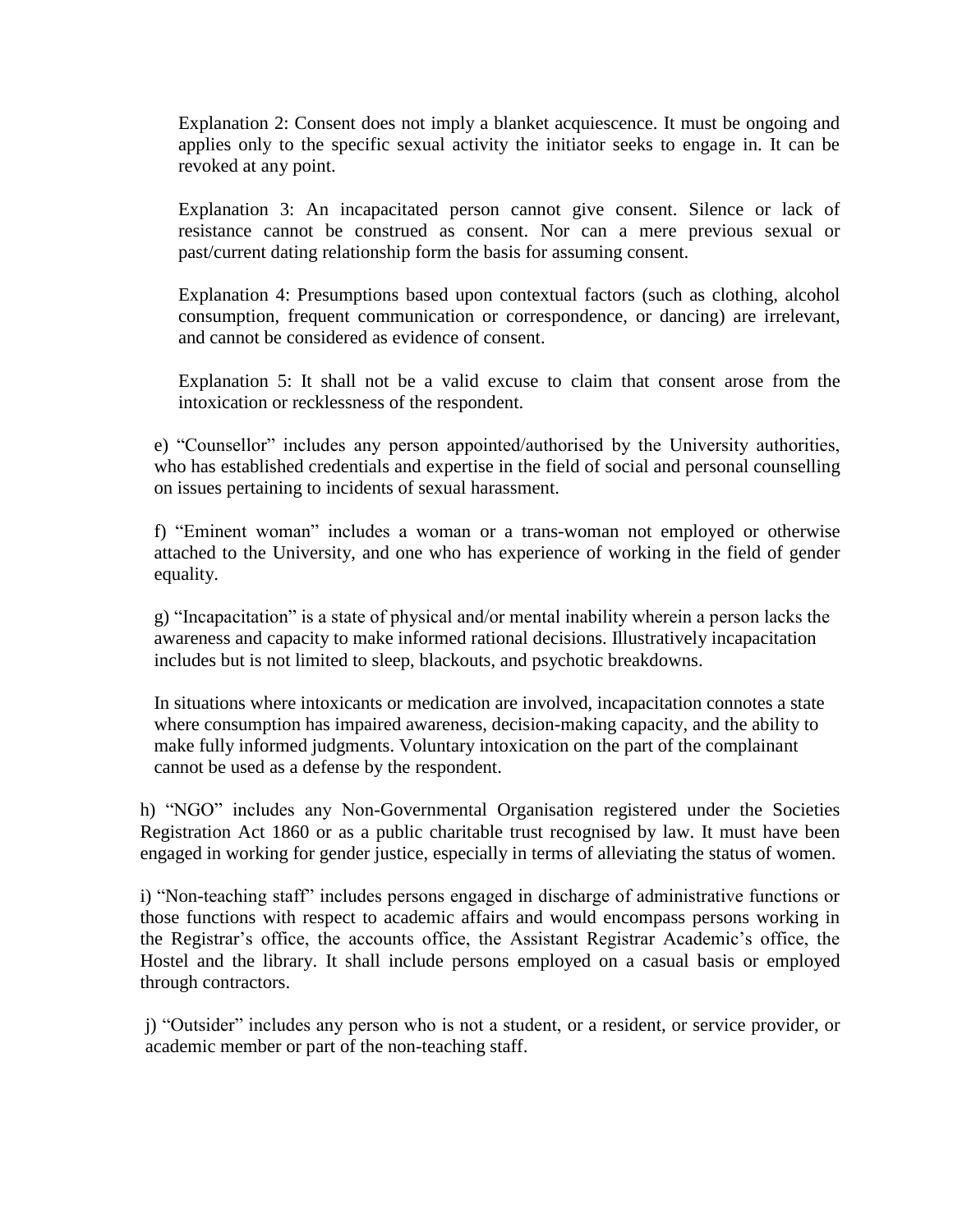k) "Resident" includes any person who permanently or temporarily resides in the accommodation/premises owned or managed or allotted by the University.

l) "Rules" means the Sexual Harassment of Women at Workplace (Prevention, Prohibition and Redressal) Rules, 2013.

m) "Service provider" includes any person who caters to services on the campus. It includes security staff and persons, who work in the canteen, hostels including the mess, provider of healthcare service, as well as persons working in any premise allotted on the campus. It shall also include persons employed through contractors.

n) "Sexual Harassment": For the purposes of this policy, one or more unwelcome sexual advances or requests for sexual favours, whether express or implied, as well as any physical, verbal, non-verbal conduct of a sexual nature constitute sexual harassment when:

i) A person's employment or education or living conditions or involvement in University activities is made contingent on submission to the referred conduct; or

ii) Evaluation of decisions, and the making of decisions regarding a person's employment or education or living conditions or participation in University activities, are made factoring in submission to or rejection of such conduct; or

iii) When the referred conduct either unreasonably interferes with professional or academic progress or creates a hostile environment in the University.

Examples of such conduct include but are not limited to:

i) Unwanted sexually coloured statements whether they be made in person, in writing or electronically.

ii) Sexual violence in forms including but not limited to rape, molestation, battery and assault.

iii) Other unwanted physical or sexual advances including but not limited to groping or kissing or touching oneself in public.

iv) Unwanted personal attention either via communication through any medium or visits or stalking or pressure for unnecessary personal interaction.

v) Making photographs, video, or other visual or auditory recordings of a sexual nature of another person without consent, even if the activity documented was consensual.

vi) Sharing such recordings or other sexually harassing electronic communications without consent.

vii) Inducing incapacitation for the purpose of making another person vulnerable to non-consensual sexual activity.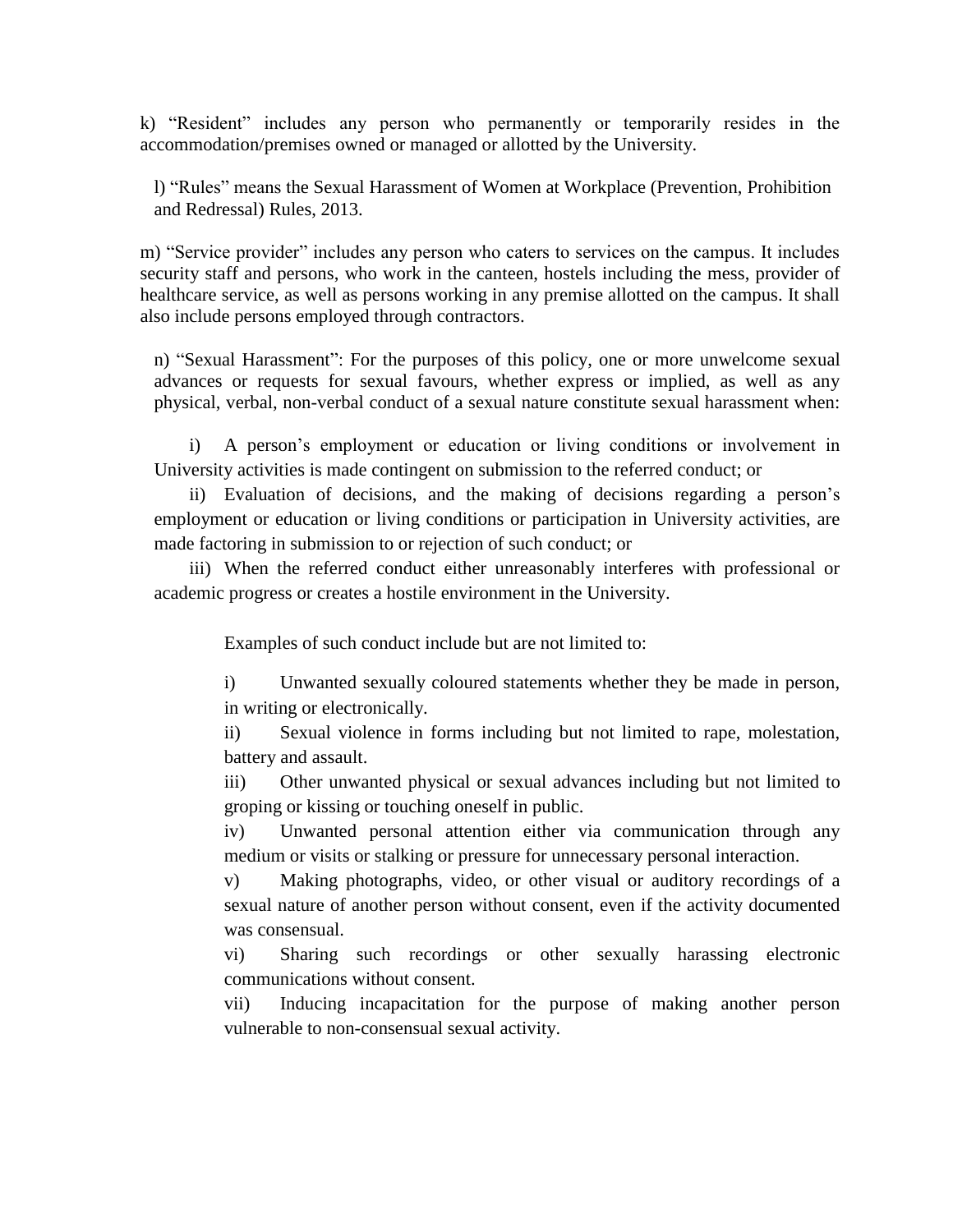Explanation: Peer to peer harassment is also covered within the ambit of this clause.

o) "Student" means a person duly admitted and pursuing a programme of study, whether at the undergraduate, or post-graduate level, or for a diploma with the University or through regular mode or distance mode and includes exchange students.

Provided that a student who is in the process of taking admission in any programme in the University, although not yet admitted, shall be treated for the purpose of this Policy, as a student of the University, where any incident of sexual harassment takes place against such student;

Explanation: Students from any other college/university, visiting NUJS for a conference, workshop or seminar or as official representatives of their college/university, as the case may be, in any moot, debate, fest, or any other extracurricular competition or event, shall be covered by this clause for the duration of the concerned competition or event as the case may be.

p) "Third party" shall include a NGO representative or an eminent woman academician as appointed by the University.

q) "University authorities" shall refer to the Vice-Chancellor of the University, as well as any such person to whom his power may be delegated. For faculty members, non-teaching staff and service providers, the appropriate authority is the Executive Council. For students the appropriate authority is the Vice-Chancellor.

r) "University Functionary" includes academic staff, non-teaching staff and service provider engaged by the University.

s) University includes

- a. Any department, organization, undertaking, establishment, enterprise, institution, office, branch or unit which is established, owned, controlled or wholly or substantially financed by funds provided by the University;
- b. Any institute, stadium, sports complex, venue or facility, whether residential or not, used for programmes and activities of the University
- c. Any place visited by the employee or student arising out of or during the course of employment or study, including transportation provided for undertaking such journey or study.
- d. Any canteen, bank counter situated in University premises

## **PART II - INTERNAL COMPLAINTS COMMITTEE AND SUPPORT COMMITTEE**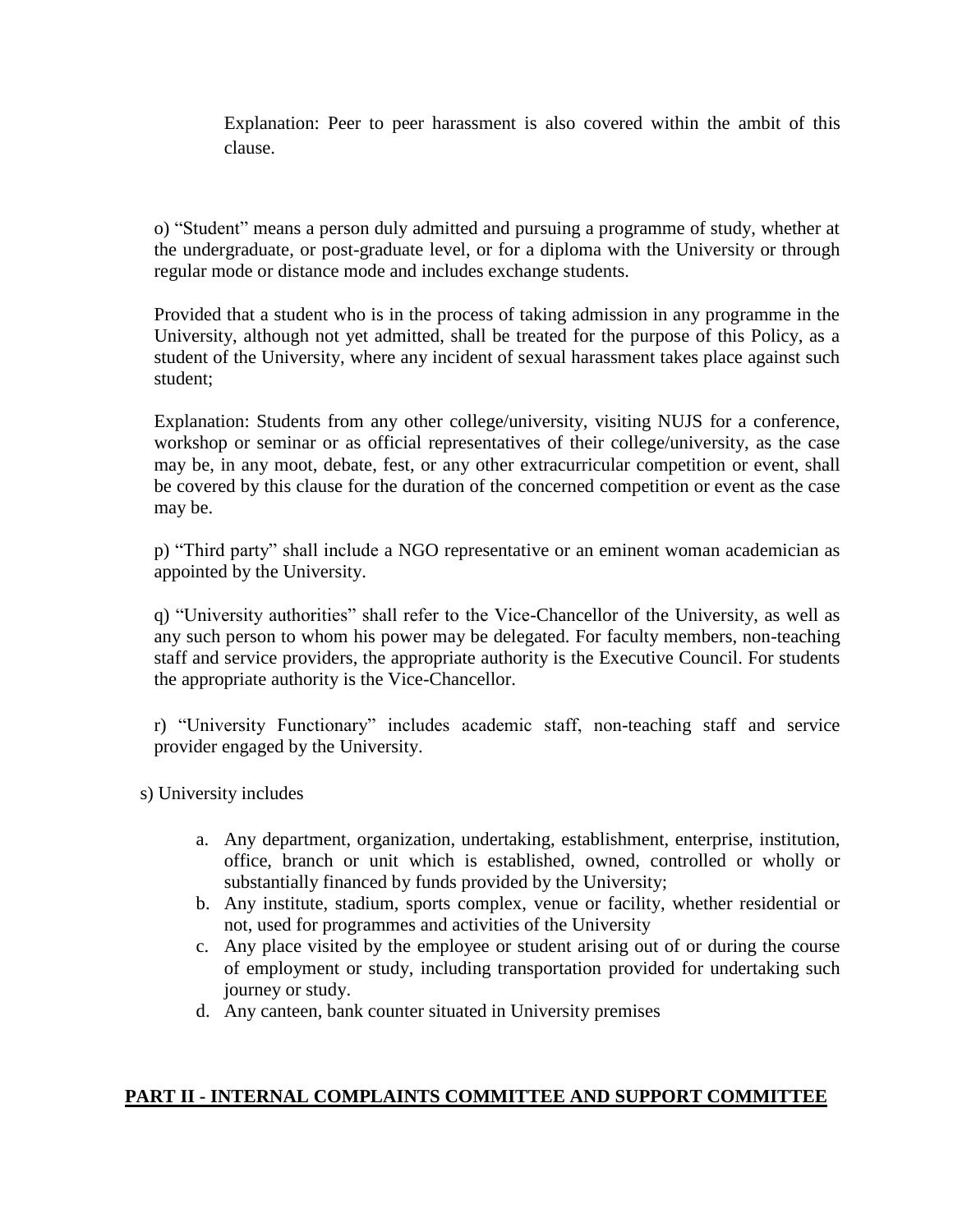# **3. Internal Complaints Committee**

(1) An Internal Complaints Committee shall be constituted for investigating offences defined as sexual harassment under this policy.

(2) The ICC shall comprise of

a) aPresiding Officer who shall be a woman and a member of the academic staff;

b) three other members from the academic staff and/or the non-teaching staff, at least two of whom shall be women

c) one other member from a NGO which is committed to the cause of women and as defined by clause  $2(g)$ .

(d) Three students, if the matter involves students, who shall be enrolled at the undergraduate, master's and research scholars programmes.

Such persons shall be nominated by the Vice-Chancellor. Provided however that studentmembers shall be nominated after consultation with the SJA Office-bearers.

(3) Notwithstanding anything stated in clause 3(2), the Vice-Chancellor may also nominate an additional member from the academic staff or the non-teaching staff on a case-by-case basis.

Provided that such appointment shall only be made if a request is made by the complainant in writing to the Vice-Chancellor.

(4) Members of the ICC shall hold office for a period of 3 years from the date of nomination.

Provided that no member shall be eligible for more than two continuous terms.

(5) Members of the ICC shall recuse themselves if they have a conflict of interest with either of the parties involved in the proceedings. Such vacancy shall be filled by a fresh nomination in accordance with this policy.

The member shall also recuse himself if he/she is one of the parties to the proceedings.

(6) Presiding Officer or any Member of the ICC may also be removed from the office if there is sufficient reason to believe that he/she

- (a) has contravened the provisions of section 16 of the Act; or
- (b) has been convicted for an offence or an inquiry into an offence under any law for the time being in force is pending against him/her
- (c) he/she has been found guilty in any disciplinary proceedings; or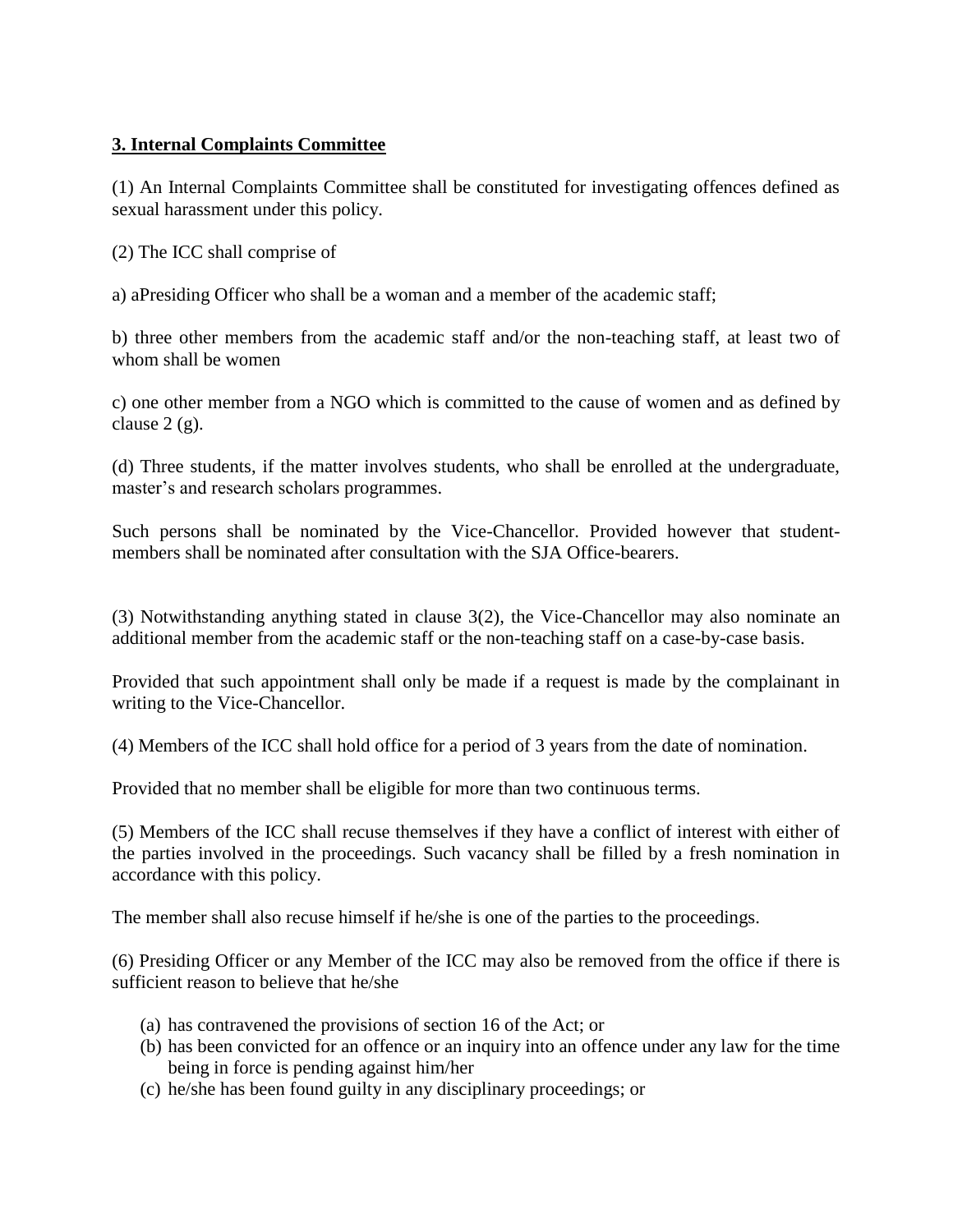(d) has so abused his/her position as render his/her continuance in office prejudicial to public interest.

Provided however that such removal can be effected only after a resolution by the Executive Council.

(7) The member nominated from amongst NGOs shall be paid such fee or allowances for holding the proceedings of the ICC as may be approved by the Vice-Chancellor of the University, with approval from the Finance Committee.

# **4. Support Committee**

(1) The Vice-Chancellor may also nominate a support committee consisting of not more than 4 members, two of whom shall be women, to facilitate the proceedings.

Provided that, at least half of the members so nominated shall be students. Such students shall be nominated after consultation with the SJA Office-bearers.

(2) The Support Committee should receive appropriate training from an organization or a body of experts committed to the cause of sexual harassment.

(3) The Support Committee should act as facilitator and mediator in the proceedings and not as representative of either party.

The Support Committee members should act as observers during the proceedings, to ensure that the proceedings are conducted in compliance with this policy.

Any member of the Support Committee may offer the necessary assistance to either party including filing of documents or advising on available recourse and remedies.

(4) Members of the Support Committee shall hold office for a period of one year.

# **PART III - COMPLAINT AND INVESTIGATION PROCEDURE**

## **5. Reporting**

(1) Any aggrieved person - student, member of academic staff, member of non-teaching staff, service provider or resident - who believes that he/she has been a victim of sexual harassment, may make a complaint to the Internal Complaints Committee constituted under Section 3 of this Policy.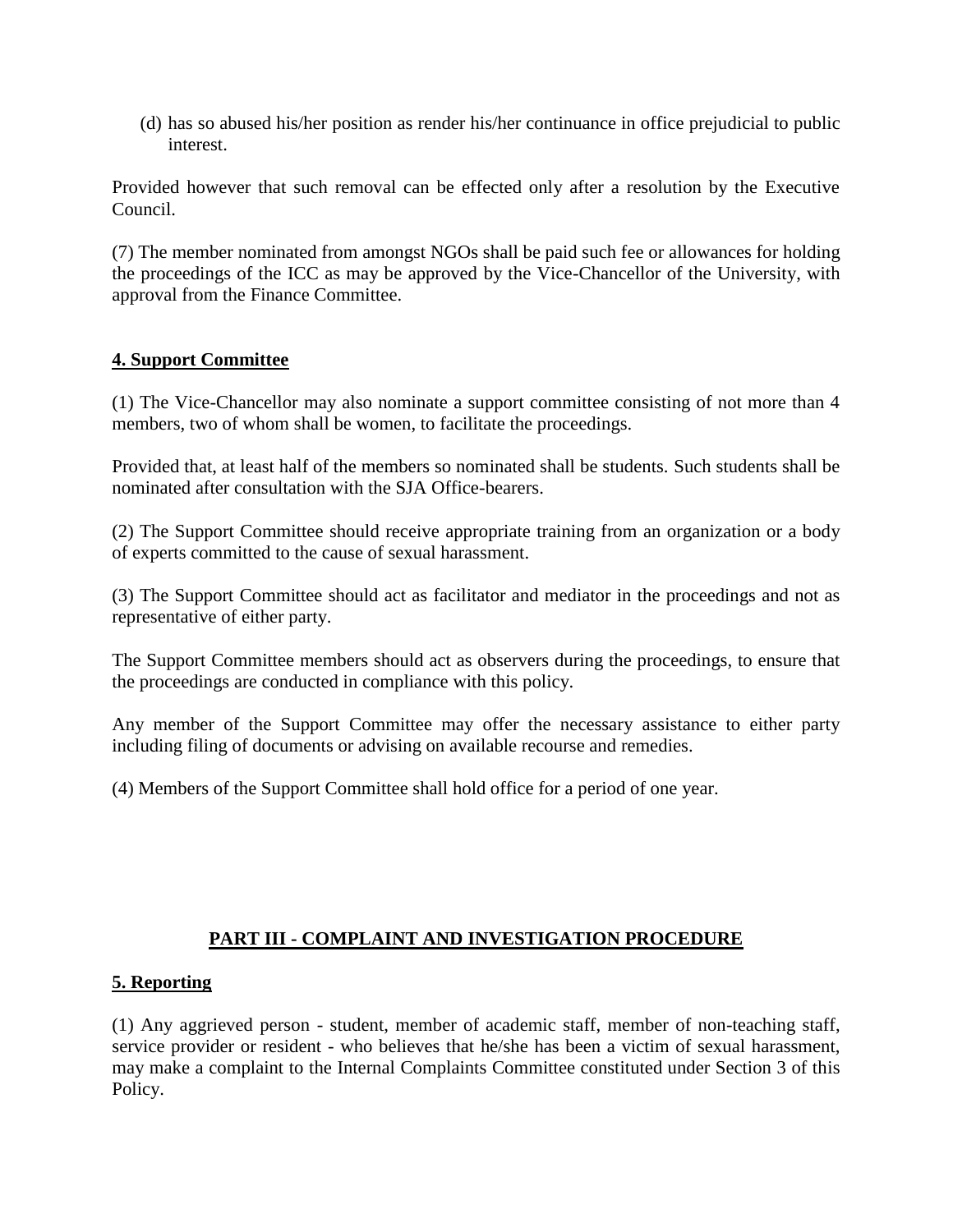The complaint may also be made by a witness or any other person having knowledge of the sexual harassment, with the consent of the affected person.

In the absence of a complaint, the ICC shall have the power to investigate incidents that may amount to sexual harassment, as defined under these Rules, after obtaining due consent, in writing from the affected person. Following such investigation, the ICC may take appropriate remedial action.

(2) The complaint may be lodged directly with the ICC or with any of the members of the ICC.

(3) A complaint may also be lodged with the Vice-Chancellor, a member of the academic staff, a member of the non-teaching staff, or the SJA office-bearers in accordance with the procedure established under these Rules.

(4) If the complaint is made through any such channel mentioned in the preceeding clause, the person to whom such complaint is made shall bring it to the notice of the ICC within three working days of its receipt. On receiving a complaint from such intermediary, the ICC shall contact the aggrieved person and inform him/her of the recourse available under these Rules.

(5) Notwithstanding anything provided in this provision, any complaint alleging sexual harassment by the Vice-Chancellor shall be filed before the Local Complaint Committee constituted under Section 6 of the Act and having jurisdiction over the University.

#### **6. Time-limit on complaints**

The complaint should be made within three (3) months of occurrence of the incident/(s), and in the case of a series of incidents, within a period of three months from the date of the last incident, amounting to the alleged sexual harassment.

Provided that if due to any extenuating circumstances, such complaint cannot be made within the specified time frame, such circumstances may be considered by the ICC and if the reasons are found to be strong, the time frame for filing the complaint may be extended up to six (6) months from the occurrence of the alleged incident.

## **7. Form of the Complaint**

(1) The complaint may be oral, in writing or by email. If the complaint is oral, it shall be reduced in writing by the member of the ICC receiving the complaint and authenticated by the complainant under his/her signature or thumb impression.

(2) The complaint should comprise of the date/(s) of the incident/(s) and details about the incident/(s) including the name/(s) of the respondent.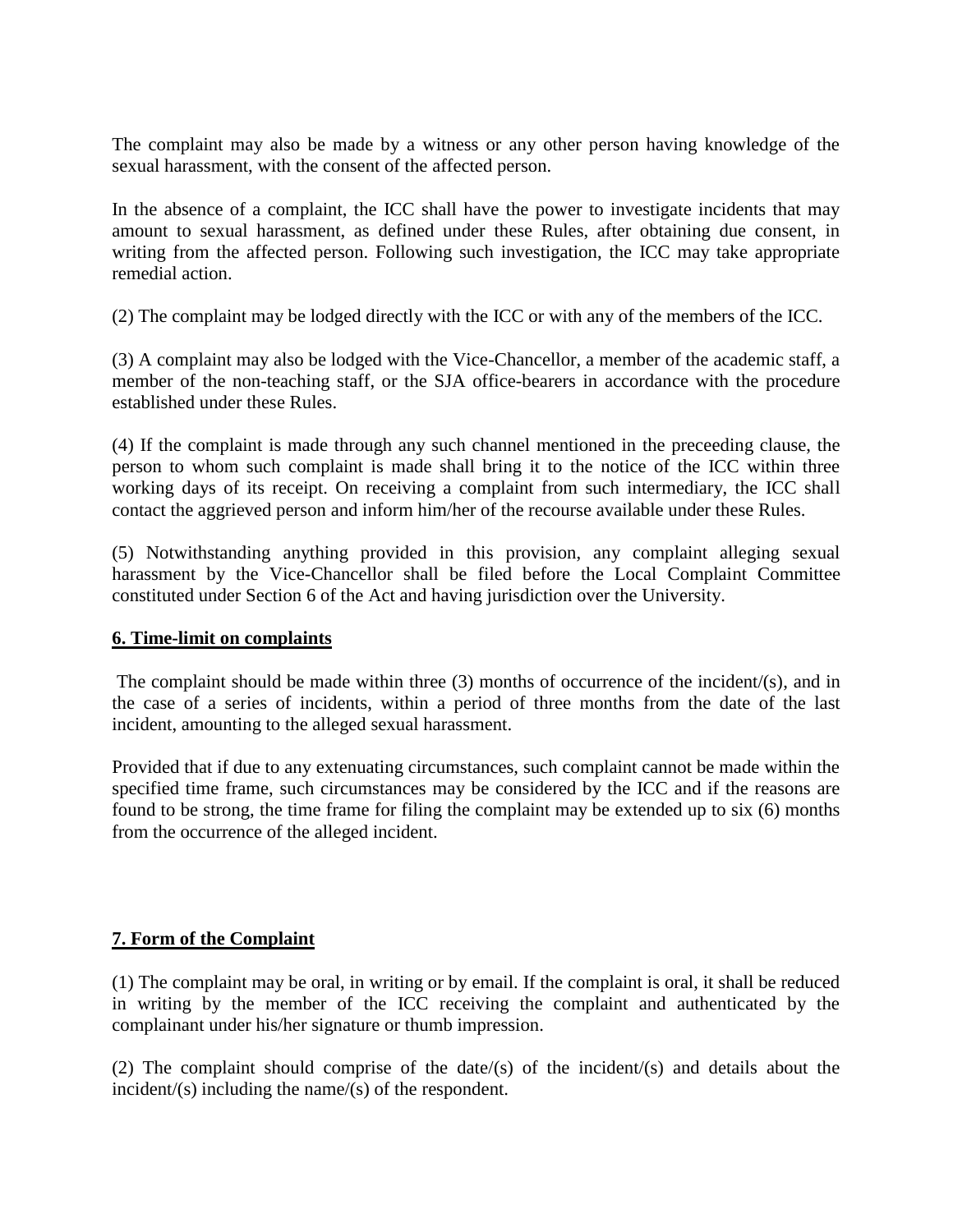The complainant may also attach names of witnesses or any documentary evidence to substantiate his/her complaint. However, the absence of such evidence at the time of the complaint shall not affect the substance/merit of the complaint.

#### **8. Cognizance and investigation**

(1) The ICC shall take cognizance of the complaint at the earliest and in any case within 7 days of receiving the complaint.

A copy of the complaint and other supporting documents shall be sent to the respondent within 7 days of receiving the complaint.

(2) Upon receipt of the copy of the complaint, the respondent shall file his/her reply to the complaint, along with a list of documents and names and addresses within a period of ten days.

(3) The ICC shall conduct a prompt, thorough and impartial investigation of a complaint as necessary and appropriate, in accordance with the principles of natural justice.

In conducting the investigation, the ICC shall also follow the procedure for conducting enquiries as may be laid down by the Service Rules of the University.

(4) At least 3 members, including a woman member, of the ICC shall be present for each hearing.

(5) Both parties shall be given the opportunity to appear before the ICC and present their case and/or submit names of any witnesses or documentary evidence substantiating their case. The ICC shall have the power to call upon any such witnesses and record their statements. The proceedings shall be conducted in such language as may be familiar to the complainant and the respondent.

Explanation: Absent exceptional circumstances, the complainant and respondent should inform the ICC in writing at least 48 hours in advance of the hearing the names of any witnesses he/she wishes to testify. Any information shared during a hearing is confidential.

An advisor of the complainant's choice may accompany the complainant to any meeting with University authorities, investigation or hearing. The advisor's role in any meeting or hearing is limited to quietly conferring with the complainant and the advisor shall not address any other participant or the hearing panel without the permission of the Presiding Officer. The Presiding Officer shall ordinarily grant such permission wherever it appears to her that the complainant is unable to present his/her views and questions.

A complainant or respondentshall not question each other or other witnesses directly, but may raise questions to be asked of that party through the ICC, which will determine whether to ask them.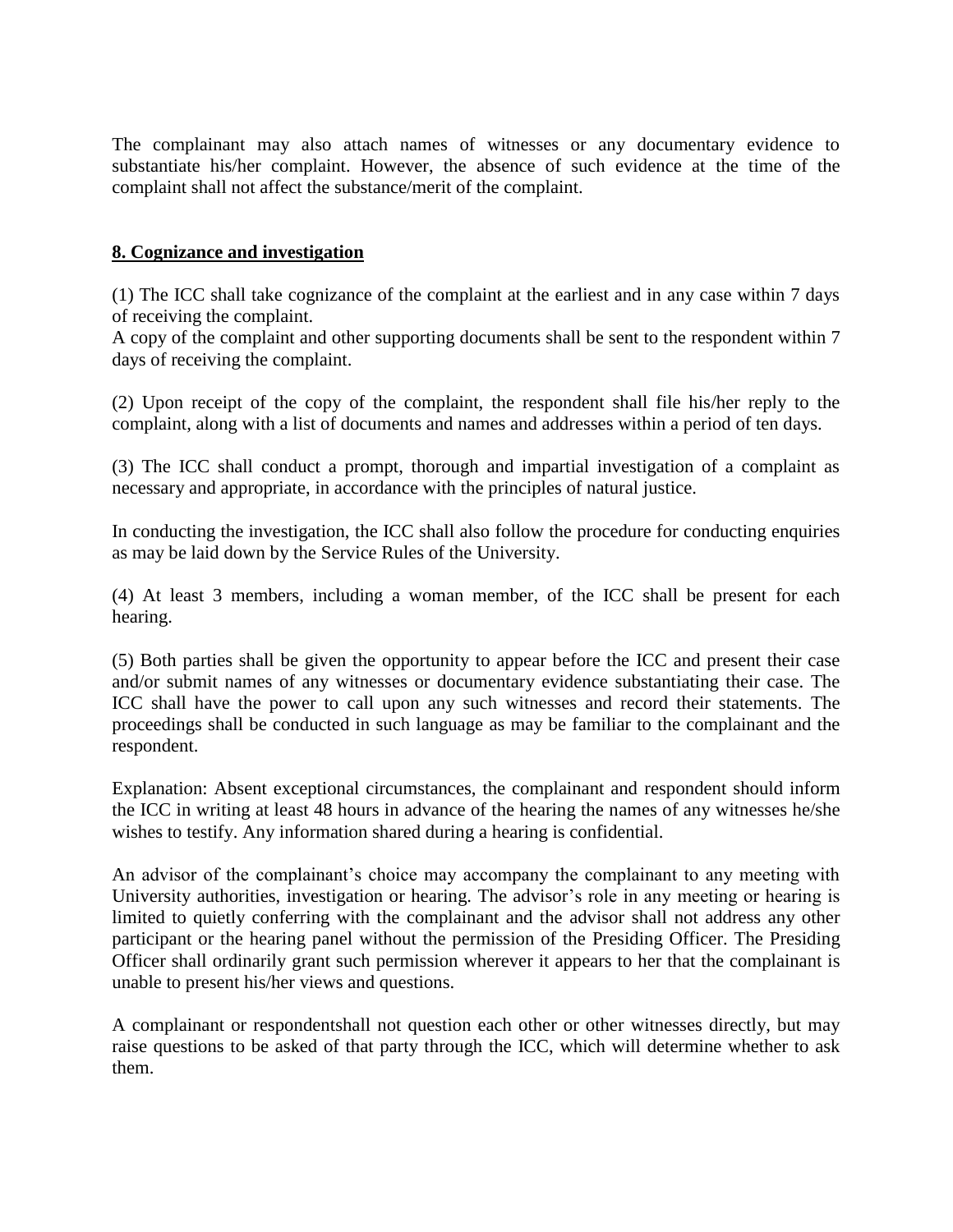(6) The minutes of the proceedings of the ICC shall be recorded in English and where the complainant or the respondentis not conversant with English, in addition, in such language as may be familiar to them.

(7) If a party is not present for more than 3 consecutive hearings, without sufficient cause, the ICC may, after giving that party a notice of 15 days, give an ex parte decision on the complaint.

(8) The ICC will make every effort to complete its investigation within ninety days of a report of sexual harassment.

(9) The Inquiry Report of the ICC, including its decision and recommendations, and reasons for arriving at such decision, will be communicated to the concerned parties and the Vice-Chancellor, in writing, at the earliest and in any case within 7 days of completion of the investigation.

Notification of the decision and the reasons shall be individually given to the respondent and complainant on the same day.

(10) If the allegations against the respondentare proved to be true, the ICC shall also recommend the penalties or corrective action that may be taken against him/her to the Vice-Chancellor.

(11) The Vice-Chancellor shall act on the recommendation of ICC within a period of thirty days from the date of receipt of the Inquiry Report, unless an appeal against the findings is filed within that time by either party.

#### **9. Conciliation**

At any point before the submission of the Inquiry Report of the ICC under clause 8 (9) of the Policy, the aggrieved party may seek conciliation, through a written request to ICC, in order to settle the matter. No monetary settlement shall be made as a basis of conciliation. The ICC shall facilitate a conciliation process through ICC, once it is sought.

Explanation: Conciliation cannot be prescribed by the ICC on its own even where subsequent consent is given by aggrieved party. A prior written request from the aggrieved party shall be mandatory.

## **PART IV - PROTECTION OF COMPLAINANT AND CONFIDENTIALITY**

## **10. Protection of the Complainant**

(1) The ICC shall also take note of the inherent power asymmetry and/or the vulnerability of the complainant in such cases and take steps to ensure that he/she is not subjected to a hostile environment during the investigation.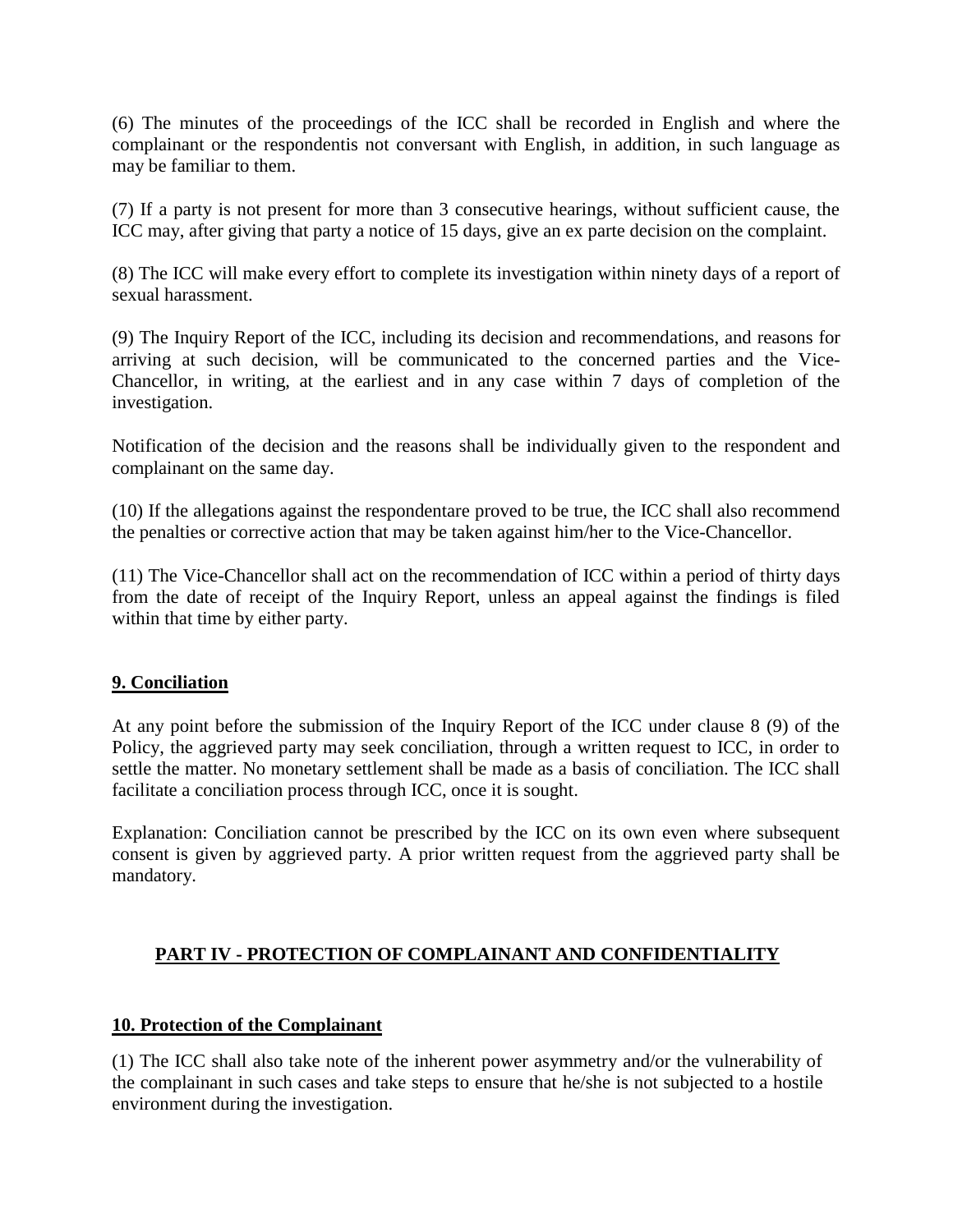The ICC may request the Vice-Chancellor to take any such measures to ensure that the complainant is not subjected to a hostile environment during this investigation. Such a request shall be implemented by the Vice-Chancellor without delay.

(2) The ICC shall also take steps to ensure that the complainant is offered the services of a counsellor in accordance with this policy. Such counselling shall not however be mandatorily imposed on the complainant.

# **11. Counselling**

(1) The complainant shall be informed by the University authorities of the option to avail counselling, concurrent with the lodging of a sexual harassment complaint. Thereafter it is the complainant's prerogative to decide whether he/she wishes to go to a counsellor.

(2) A female counsellor should be made available in pursuance of the mandate in the preceding clause.

(3) If the complainant does avail the services of a counsellor, such services shall be provided in a strictly confidential manner to the extent permitted by law.

(4) The counselling may be provided throughout the investigation process and even after its culmination, if the complainant so wishes.

(5) In the event that the individual who has been harassed wishes to keep the matter private and not lodge a complaint, assistance in the form of counselling is still available, ifhe/she wishes to avail the same. Such an individual may directly approach the counsellor appointed by the University authorities in such case. In such situations the contents of the exchange between the counsellor and complainant shall be kept confidential, unless not revealing such information would put the complainant's safety at stake.

(6) Additionally any member of the University - a student, staff or service provider - may approach the counsellor for information on preventing and coping with sexual harassment. The nature of this exchange shall be confidential as well, to the extent permitted by law.

## **12. Other Action Pending Inquiry**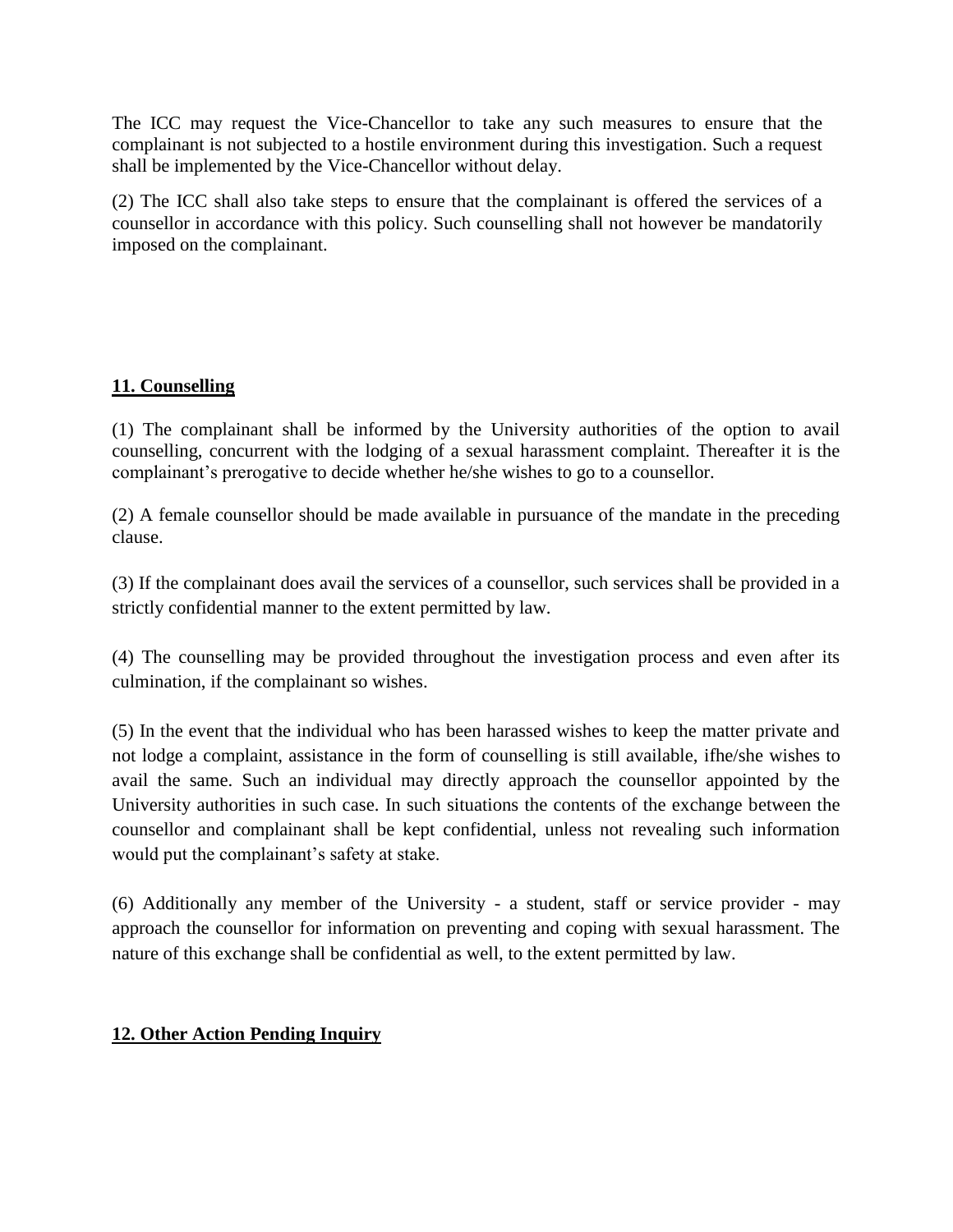The Internal Complaints Committee, at the written request of the complainant and on being satisfied that there is prima facie basis in the complaint, may recommend to the Vice-Chancellor, to

- a) Restrain the respondentfrom reporting on the work performance of or working in the same school/department as the complainant
- b) Restrain the respondent, where the complainant is a student, from supervising any of his/her academic activity
- c) Suspend the respondentfrom work or, hostel or the University (where the respondent is a student), till the completion of the inquiry,
- d) Transfer the complainant or the respondent to another section or department to minimise the risks involved in contact or interaction,
- e) Grant leave to the aggrieved person with full protection of status and benefits for a period of up to three months,
- f) Direct recusal of any member of the Internal Complaints Committee due to conflict of interest, or
- g) Such other measures as may be commensurate to the gravity of the complaint and necessary for protecting the complainant during the pendency of the inquiry.

## **13. Confidentiality**

(1) All information shared during counseling, on lodging a complaint and during the process of inquiry, including but not limited to the identity and address of the complainant, the respondentand witnesses as well as recommendations made by the Internal Complaints Committee/Appeals Committee and actions taken, shallbe kept confidential to the extent permitted by law and this Policy.

(2) The obligation to maintain confidentiality is on any person entrusted with the duty to handle or deal with, in any manner, counseling, complaints, investigation, recommendations and action with respect to sexual harassment, which includes but is not limited to University authorities, the counselor, members of the Internal Complaints Committee and Appeals Committee, the aggrieved person, the respondent and witnesses.

(3) In addition to the exceptions provided by law, this obligation shall not apply in the event the University fails to take action on a complaint. In such cases, if the complainant or his/her representative feels compelled to communicate such inaction to the media or public, such person shall not be bound by this clause.

(4) The complainant or the respondent may discuss the Report of the ICC or the Appeals Committee with any other person for the purpose of pursuing further legal redress. Any such discussion shall not be considered a breach of the obligation of confidentiality.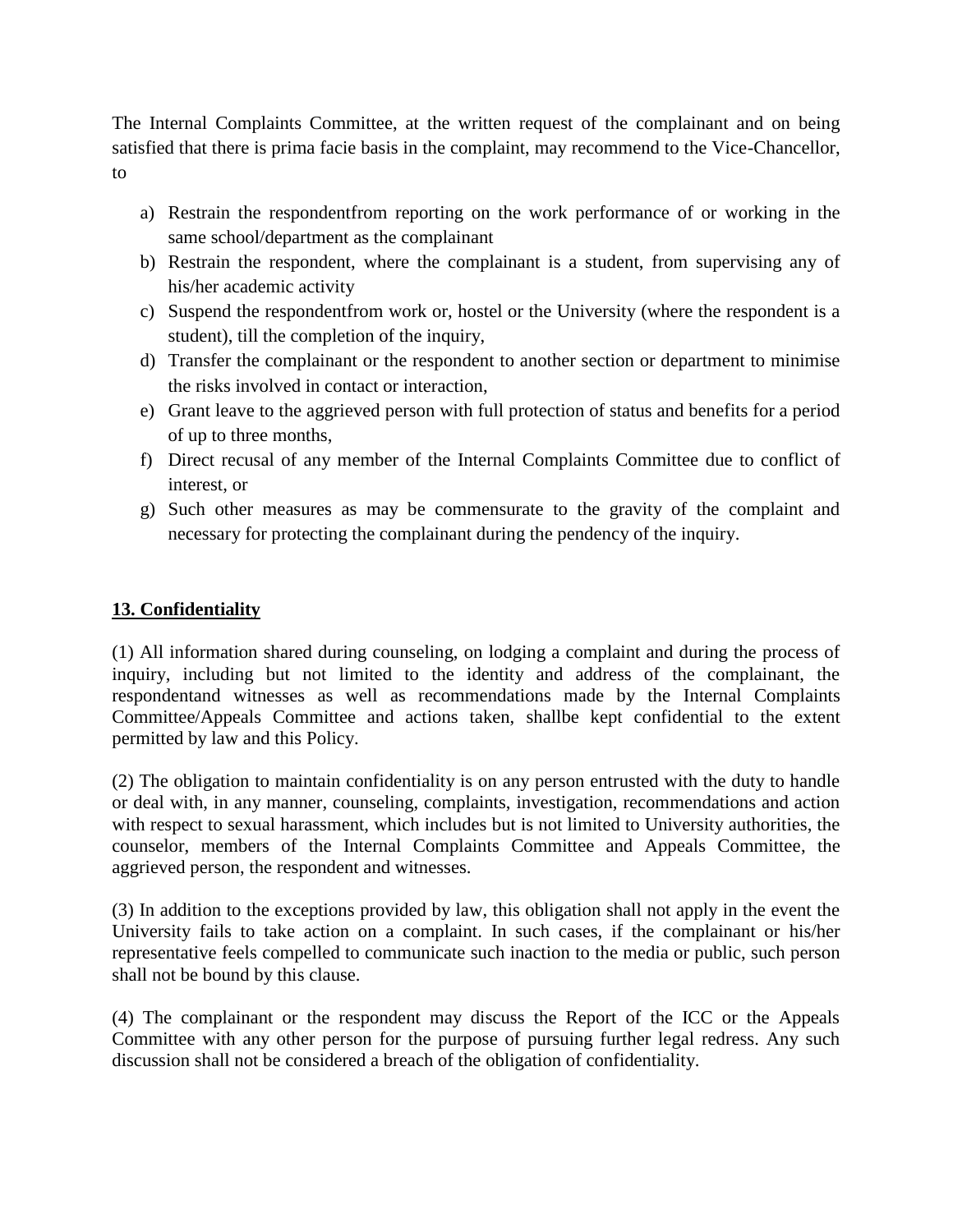Any violation of confidentiality clause would attract penalties as prescribed by the service rules if applicable. Where no service rules apply, a penalty of Rs.5,000, as prescribed by law, may be imposed by the University.

# **PART V - PENALTIES AND CRIMINAL COMPLAINT**

#### **14. Criminal Complaint**

(1) Where, the complaint indicates the commission of a criminal offence and the investigation of the ICC leads to *prima facie* evidence supporting the complaint of sexual harassment, it shall be the duty of the ICC to inform the complainant of his/her right to initiate action in accordance with the law with an appropriate authority.

(2) The ICC may also recommend, after obtaining written permission of the complainant, to the Vice-Chancellor that a criminal complaint be filed before the appropriate forum.

#### **15. Penalties/Corrective Action**

If the respondent is held guilty of sexual harassment as defined in this policy, the ICC may recommend to the Vice-Chancellor to take any or a combination of the following penalties:

(1) In the event the respondent is a student,

- (i) Warning, reprimand or censure which shall be recorded in his/her character certificate.
- (ii) Public written apology displayed prominently on all notice boards in the University.
- (iii)A "no contact" order between the respondentand the complainant.
- (iv)Withholding of privileges such as access to the library, auditoria, halls of residence, scholarships, allowances, etc.
- (v) Bar on representing the University in any co-curricular/extra-curricular activities.
- (vi)Removal and/or bar on holding any positions of responsibility in the University.
- (vii) Suspension from the Hostel
- (viii) Rustication from the University.
- (ix)Performance of community service
- (x) Mandatory attendance in a sexual harassment workshop or counselling program.

Explanation: Any such order shall also be communicated to his/her parents.

(2) In the event the respondentis a member of the academic staff or non-teaching staff, appropriate action in accordance with the relevant service rules.

(3) In the event the respondent is a service provider,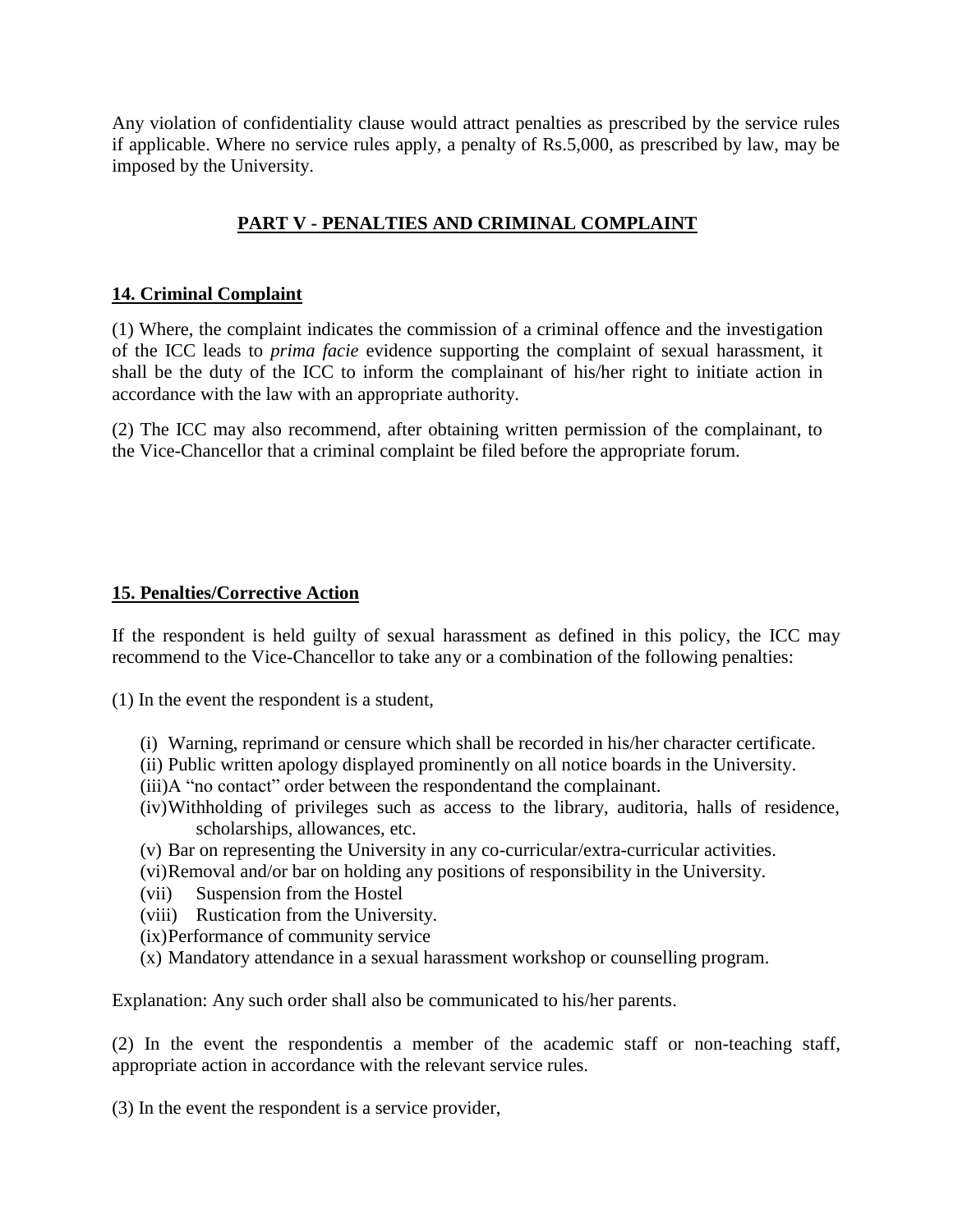(i) Termination of any subsisting contractual arrangement,

(ii) Suspension for such time as the Committee may deem fit,

(iii) Debarment from any further contractual arrangement or other financial arrangement with the University.

(4) In the event the respondent is an outsider,

(i) Debarment of the person from participation in any University programme or activity or entering the premises of the University.

(ii) Forwarding of the complaint and the Report of the ICC

- (a) to the Internal Complaints Committee of the concerned organization, where the respondentis employed or otherwise works for any other workplace or establishment including law firm, company, non-governmental organisation or a university, or
- (b) to the Head of the Academic Institution where the respondent is currently studying.

(5) Any other remedy or corrective action in accordance with the law that the ICC may deem fit.

(6) The aggrieved person is entitled to the payment of compensation. The Vice-Chancellor shall issue direction for payment of the compensation recommended by the ICC, which shall be recovered from the offender. The compensation payable shall be determined on the basis of

- (a) mental trauma, pain, suffering and distress caused to the aggrieved person;
- (b) the loss of career opportunity due to the incident of sexual harassment;
- (c) the medical expenses incurred by the aggrieved person for physical or psychiatric treatment;
- (d) the income and status of the alleged perpetrator and the victim; and
- (e) the feasibility of such payment in lump sum or in instalments.

(7) The ICC may request the Vice-Chancellor to take any such measures to ensure that the complainant is not subjected to a hostile environment as a result of the penalties imposed on the respondent.

#### **16. Sexual Harassment as a Misconduct under Service Rules**

Acts defined as sexual harassment under this policy shall be deemed to be a misconduct under the NUJS Service Rules.

#### **17. Action against malicious complaint**

If the ICC concludes that the allegations made were false, malicious or the complaint was made knowing it to be untrue, or forged or misleading information has been knowingly provided during the inquiry, the complainant shall be liable to be punished as per the provisions of Clause15 (1) of this Policy where the complainant is a student, as per clause 15 (2) of this Policy where the complainant is an employee and Clause 15 (3) where the complainant is an outsider.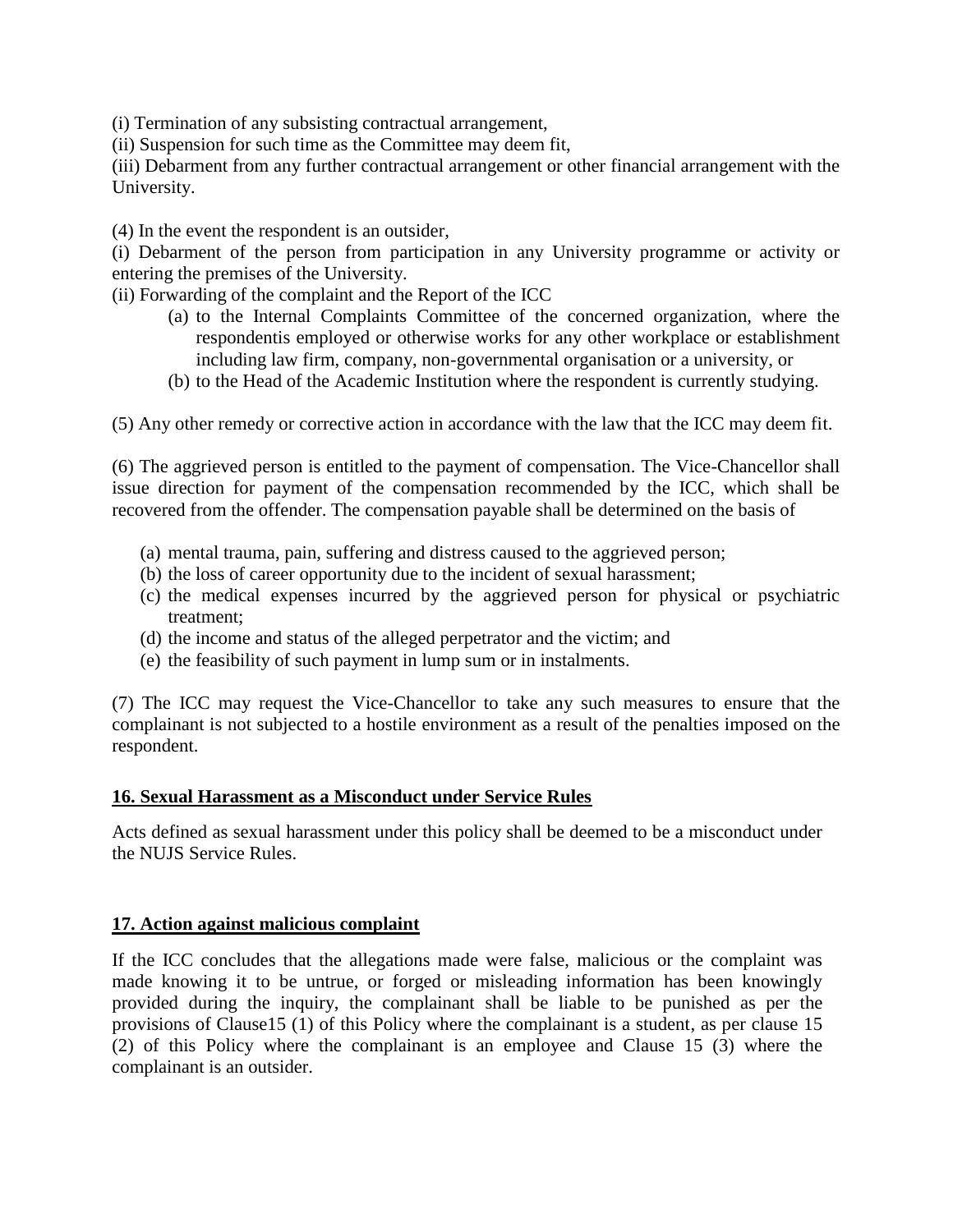Provided that the mere inability to substantiate a complaint or provide adequate proof shall not attract the provisions of this clause.

Provided further that no penalty shall be taken in pursuance of this clause without an inquiry, in accordance with the procedure prescribed in Clause 8 of this Policy.

# **PART VI - APPELLATE MECHANISM**

## **18. Appeals Committee**

(1)The Vice-Chancellor shall, within one month of this Policy coming into force, constitute an Appeals Committee.

(2) The Appeals Committee shall be independent of the Internal Complaints Committee and shall comprise of a Chairperson, and four other members.

Provided that at least two of the members so nominated shall be women.

Provided further that at least one of the members so nominated shall be 'third party members' (as defined in this Policy)

(3) Members of the Appeals Committee shall hold office for a period of 3 years from the date of nomination.

Provided that members are eligible for not more than two continuous terms.

(4) Members of the Appeals Committee shall recuse themselves if they have a conflict of interest with either of the parties involved in the proceedings. Such vacancy shall be filled by a fresh nomination in accordance with this policy.

The member shall also recuse himself if he is one of the parties to the proceedings.

(5) Presiding Officer or any Member of the Appeals Committee may be removed from the office if there is sufficient reason to believe that he/she

- (a) has contravened the provisions of section 16 of the Act; or
- (b) has been convicted for an offence or an inquiry into an offence under any law for the time being in force is pending against him
- (c) he/she has been found guilty in any disciplinary proceedings; or
- (d) has so abused his/her position as render his/her continuance in office prejudicial to public interest.

Provided however that such removal can be effected only after a resolution by the Executive Council.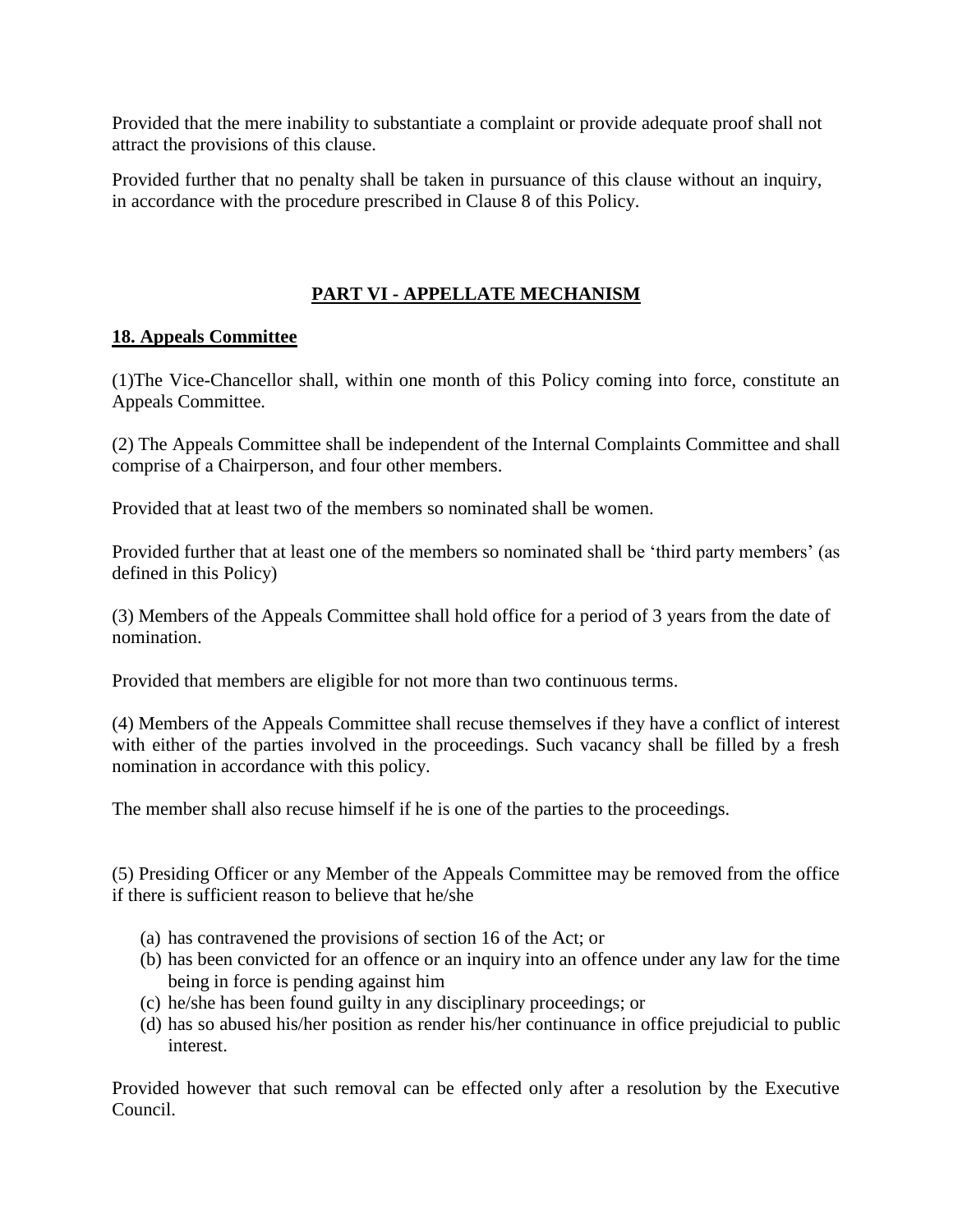(6) The third party members nominated to the Appeals Committee shall be paid such fee or allowances for holding the proceedings of the Appeals Committee as may be approved by the Vice-Chancellor of the University, with approval of the Finance Committee.

#### **19.Procedure and Form of Appeal**

(1) In the event the Internal Complaints Committee does not take any action on a complaint, or if the complainant or respondent is aggrieved with itsdecision or with the action taken by the University authorities, he/she shall, subject to clause 19, have the right to appeal to the Appeals Committee. The appeal may be made on one or more of the following grounds:

(a) new information (available after a hearing) of a nature such that the verdict or sanction may have been different;

(b) procedural errors within the hearing process which may have substantially affected the fairness of the hearing; and/or

(c) the finding was inconsistent with the weight of the information.

(2) The appeal should be lodged either orally or in writing or through email,

(a) within 30 days after the decision is communicated in writing to the aggrieved party, where the appeal is against a decision of the ICC, and

(b) within 15days of filing of the complaint, where the appeal has been made against inaction of the ICC.

Provided, if due to any extenuating circumstances, the appeal cannot be made within the specified time frame, the Appeals Committee may, for reasons in writing, extend the time frame for filing the appeal by another 15 days.

(3) The appeal may be lodged directly with the Chairperson of the Appeals Committee or with any member of the Appeals Committee.

(4) An appeal may also be lodged with any University Authority, academic or non-academic staff or the SJA (in case, the appellant is a student). In the event an appeal is lodged with any person other than a member of the Appeals Committee, that person shall submit the written appeal to the Appeals Committee within 3 days of its receipt.

(5) If lodged orally, the appeal must be converted to writing by a member of the Appeals Committee and shall be authenticated by the complainant by signature or a thumb impression.

(6) The Appeals Committee shall take cognizance of the appeal within 7 days of receiving the appeal.

(7) The Appeals Committee shall dispose the appeal at the soonest and no later than 90 days from the receipt of the appeal.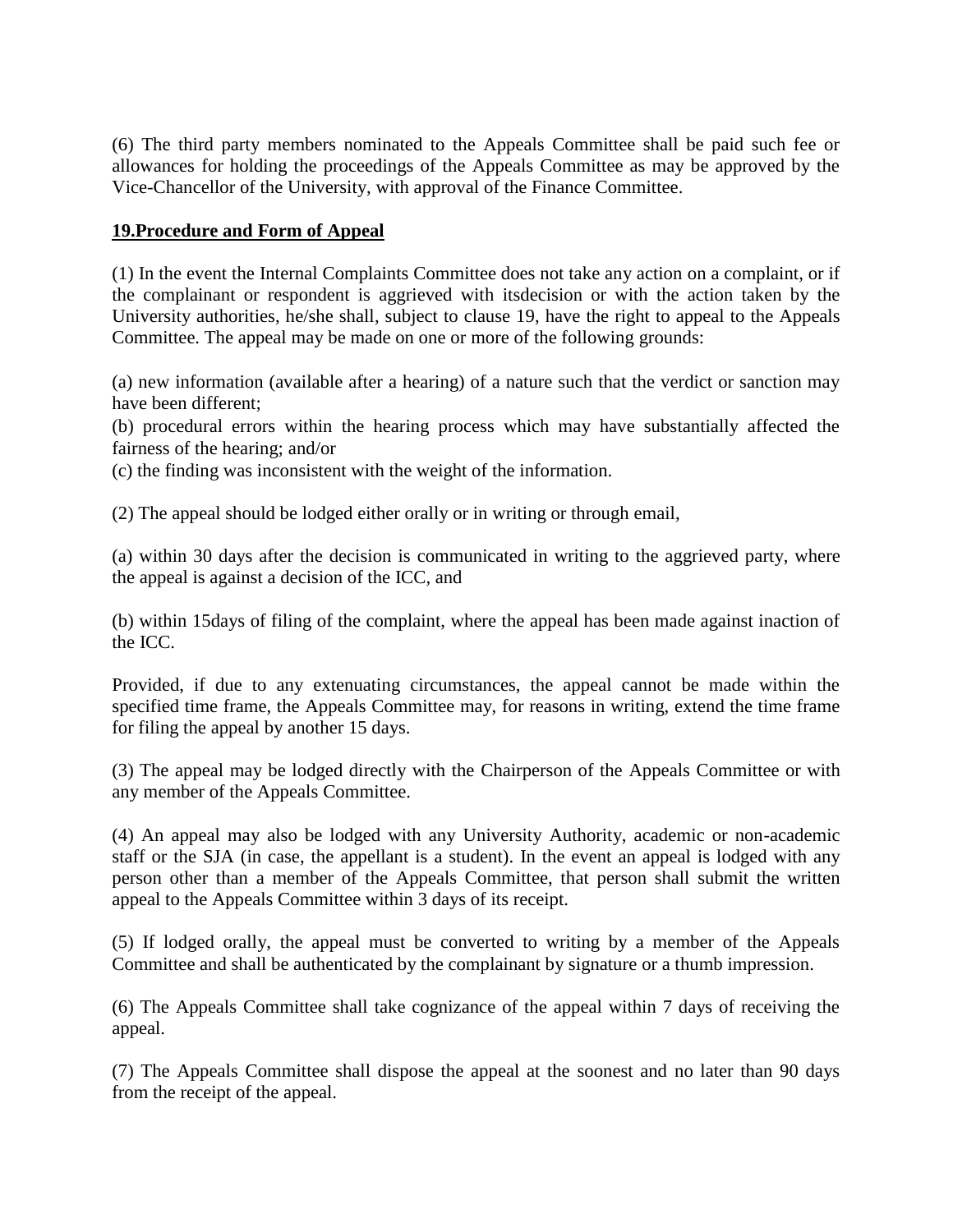(8) At least 3 members, including a woman member, of the Appeals Committee shall be present for each hearing.

(9) The Appeals Committee shall report to the Vice Chancellor and the parties concerned its findings and recommendations on the nature of the action to be taken, in writing, within 7 days of completion of hearing the appeal.

#### **20. Powers and Duties of the Appeals Committee**

(1) While hearing the appeal, the Appeals Committee shall have the same powers as the ICC to summon any person as witness as well as any official record.

(2) All parties shall be given an opportunity to be heard and present their case adequately. The Appeals Committee shall be bound by the principles of natural justice.

(3) The Appeals Committee shall take every step to ensure that the complainant is not subject to hostile treatment/environment during the appeal.

(4) The Appeals Committee shall also take steps to ensure that the complainant is offered the services of a counselor in accordance with this Policy. Such counseling shall not however be mandatorily imposed on the complainant.

(5) Members of the Appeals Committee shall recuse themselves if they have a conflict of interest with either of the parties involved in the proceedings. Such vacancy shall be filled by a fresh nomination in accordance with this Policy.

Provided that a member shall also recuse himself if he is one of the parties to the proceedings.

(6) The Appeals Committee shall have the same powers as vested with the ICC under Part V of the Policy.

#### **21. Appeal as prescribed by law**

In the event the appeal in not heard, or if the appellant or respondent is aggrieved with the decision of the Appeals Committee or with response of the University authorities in pursuance of such decision, he/she shall have the right to appeal as prescribed by any law.

#### **PART VII- MISCELLANEOUS**

#### **22. General Duty of the University Administration**

The University Administration, particularly the Vice-Chancellor, shall take every step to ensure that the complainant is not subject to hostile treatment/environment during the proceedings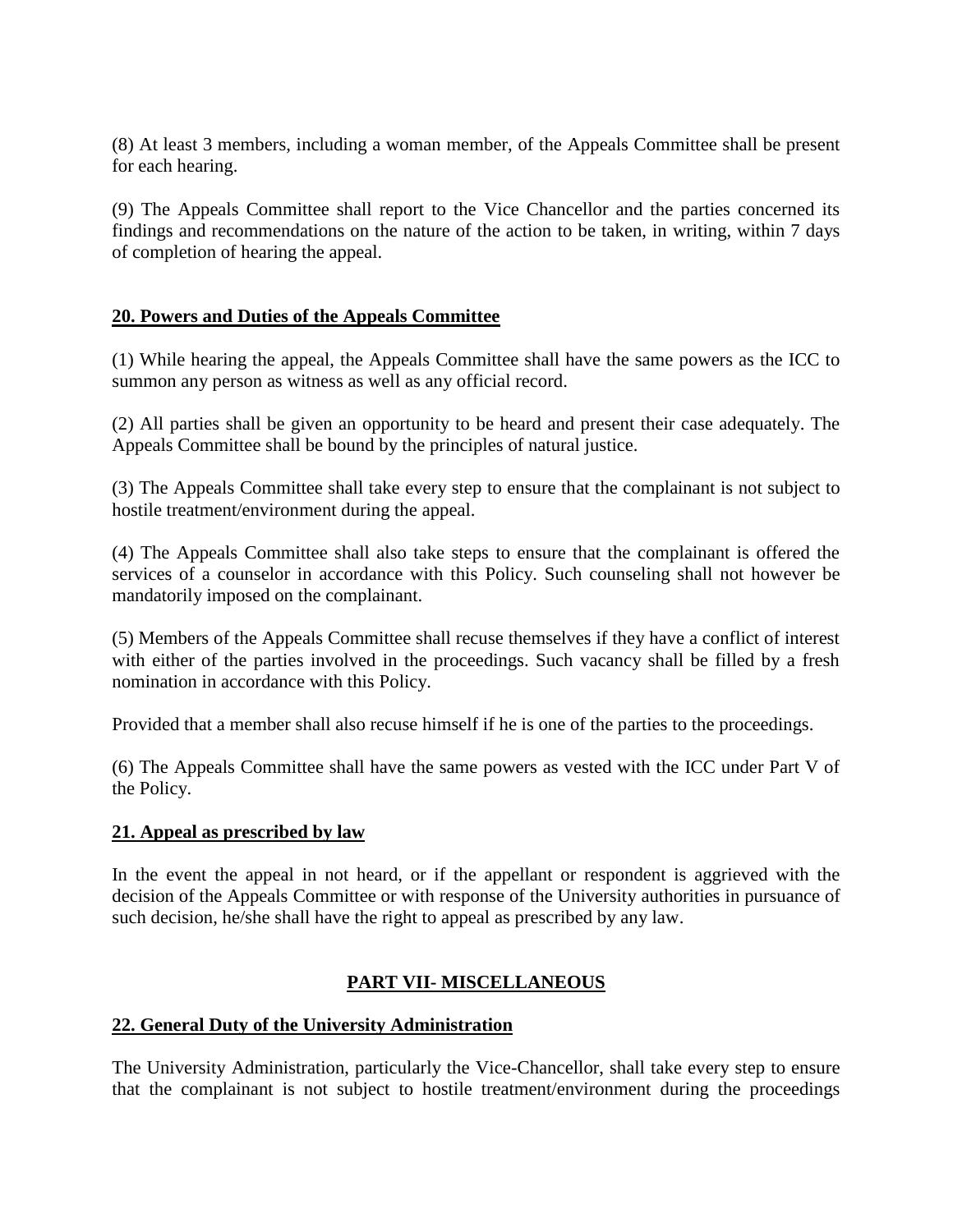arising out of a complaint under this Policy.

#### **23. Information Dissemination**

The University Administration, particularly the Vice-Chancellor, shall inform, students, faculty and staff, through periodic emails and display of notice at conspicuous places on campus of:

- a) Composition of the Internal Complaints Committee, the Support Committee, and the Appeals Committee,
- b) Method of initiating a complaint against sexual harassment,
- c) Penal consequences of sexual harassment, and
- d) Content of this Policy

# **24. Orientation Workshops**

The University Administration, particularly the Vice-Chancellor, shall take steps to

- a) Organize compulsory workshops and awareness programmes on an annual basis for the students, staff and Faculty of the University in languages they understand.
- b) Conduct capacity building programmes for the Members of the Internal Complaints Committee.
- c) Conduct sensitization programmes and workshops for all members of various Committees set up under this policy.

Such workshops and programmes shall, preferably, refer to the UGC Saksham Report, for incorporation of training modules.

## **25. Annual Report**

The Internal Complaints Committee shall submit to the District Officer constituted under Section 5 of the Act and to the Vice-Chancellor an Annual Report in the month of March every year. This Annual Report shall contain the following details:

- a) Number of complaints of sexual harassment received in the year
- b) Number of complaints disposed of during the year
- c) Number of cases pending for more than ninety days
- d) Number of workshops or awareness programmes carried out
- e) Nature of actions taken by the University Administration

## **26 Complaint against Staff and Students of NUJS for acts done outside the University**

This Policy shall extend to acts done by staff, teaching or non-teaching and students of the University, while representing the University in academic or extracurricular event. Any complaint pertaining to acts amounting to sexual harassment committed by staff, teaching or non-teaching and students of the University, while representing the University in academic or extracurricular event, shall be addressed in same manner as a complaint filed under Part III of the Policy.